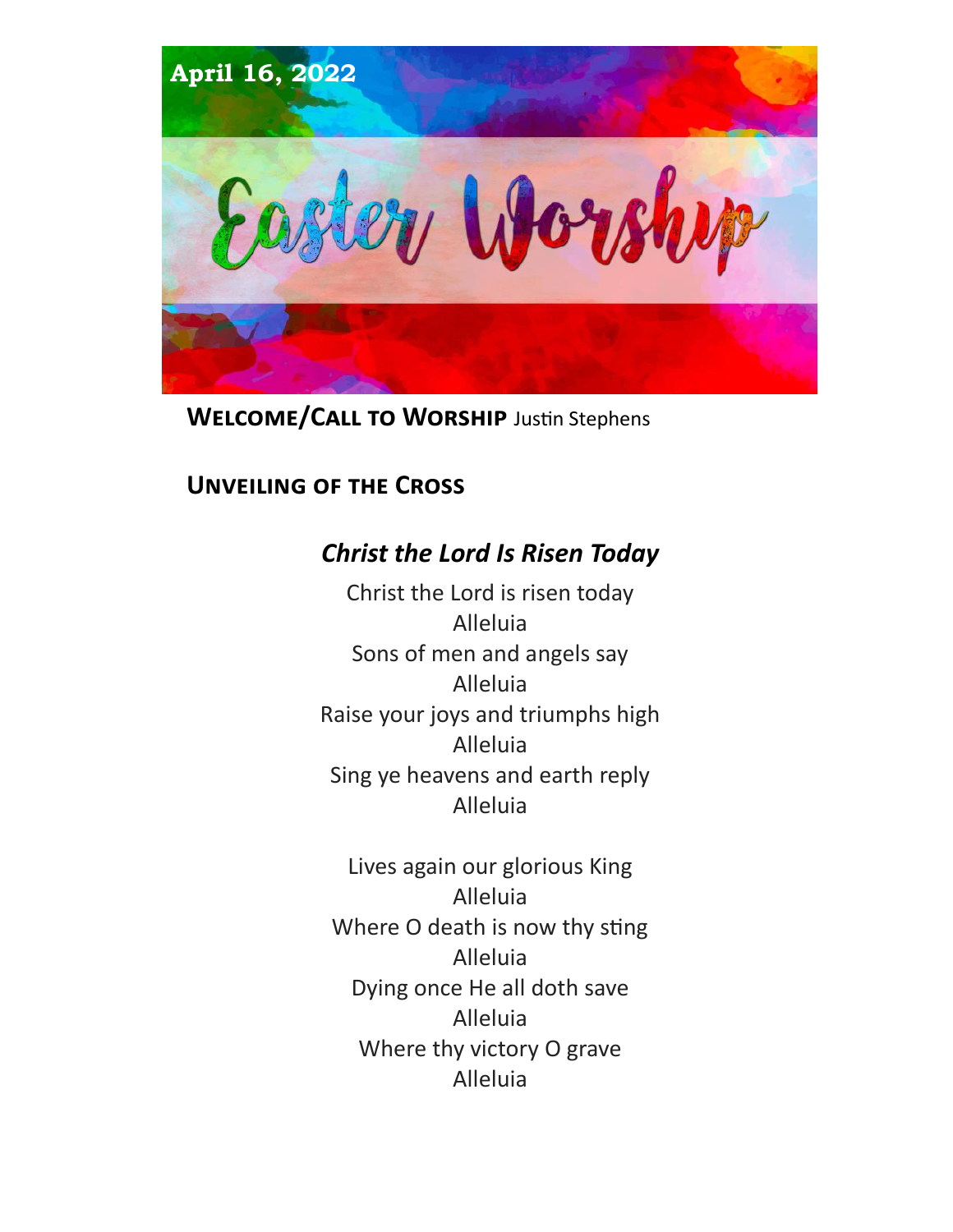He is not dead He is alive We Have this hope In Jesus Christ

Love's redeeming work is done Alleluia Fought the fight the battle won Alleluia Death in vain forbids Him rise Alleluia Christ has opened paradise Alleluia

> He is not dead He is alive We Have this hope in Jesus Christ

Soar we now where Christ has led Alleluia Following our exalted Head Alleluia Made like Him, like Him we rise Alleluia Ours the cross the grave the skies Alleluia

> He is not dead He is alive We Have this hope in Jesus Christ (repeat)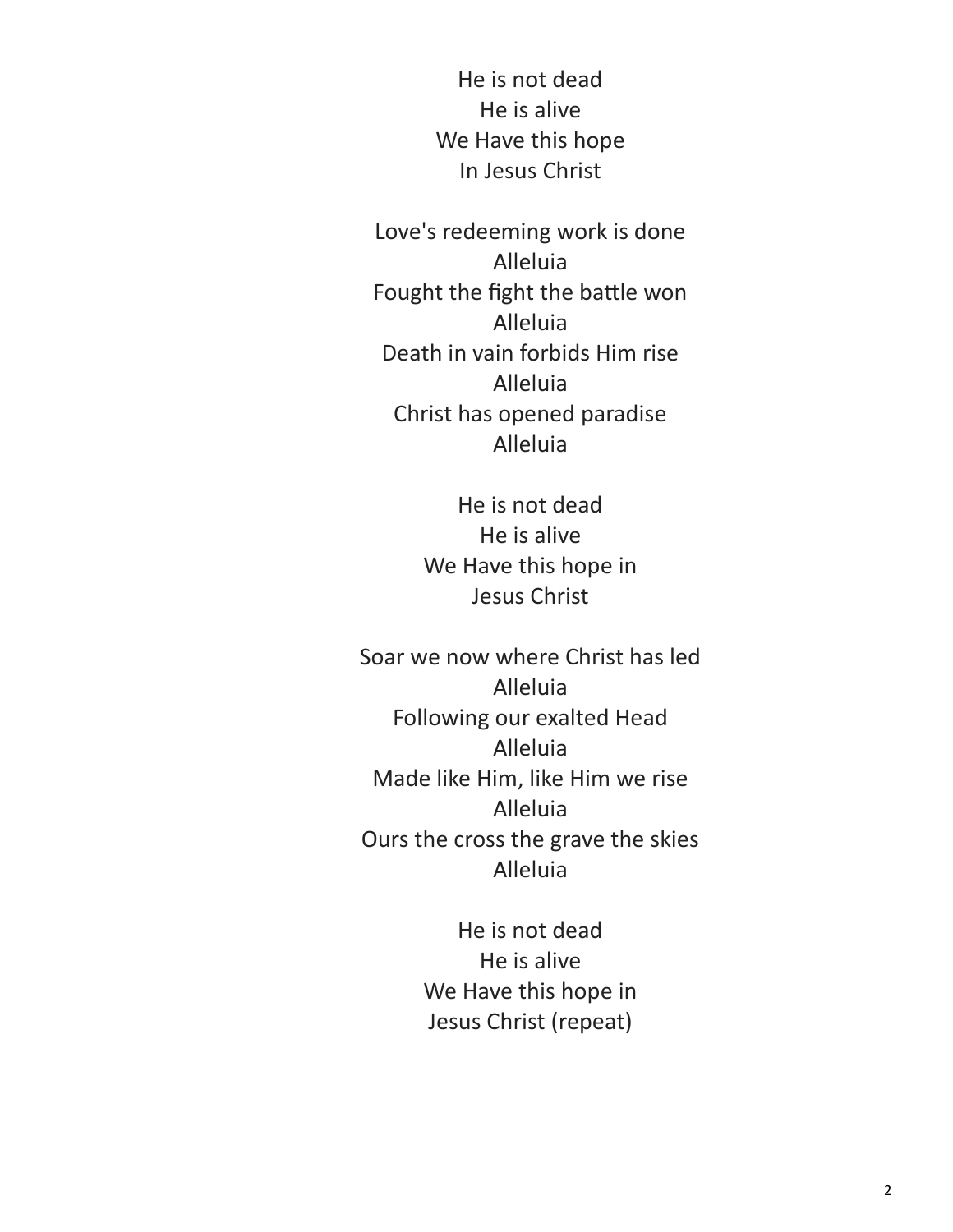#### *Calvary's Anthem*

Hear the cry Of thousands of angels at the sight Of the lamb that was slain For at His side The wounds of the Savior hold our life At the cross we are saved

Oh sings my soul Oh a song that even angels do not know

Sing redeemed by the King Calvary's anthem awake from your sleep For hell has been broken in He holds the key Hear the sound of the saints Calvary's anthem, a song for the day The day that He crucified our death And overcame

All praise is His For Jesus has bought us back to Him To the Father as sons and daughters Now we live The streams of His blood Have drowned our sins In his love that He lavished on us

Oh sings my soul Oh a song that even angels do not know

Sing redeemed by the King Calvary's anthem awake from your sleep For hell has been broken in He holds the key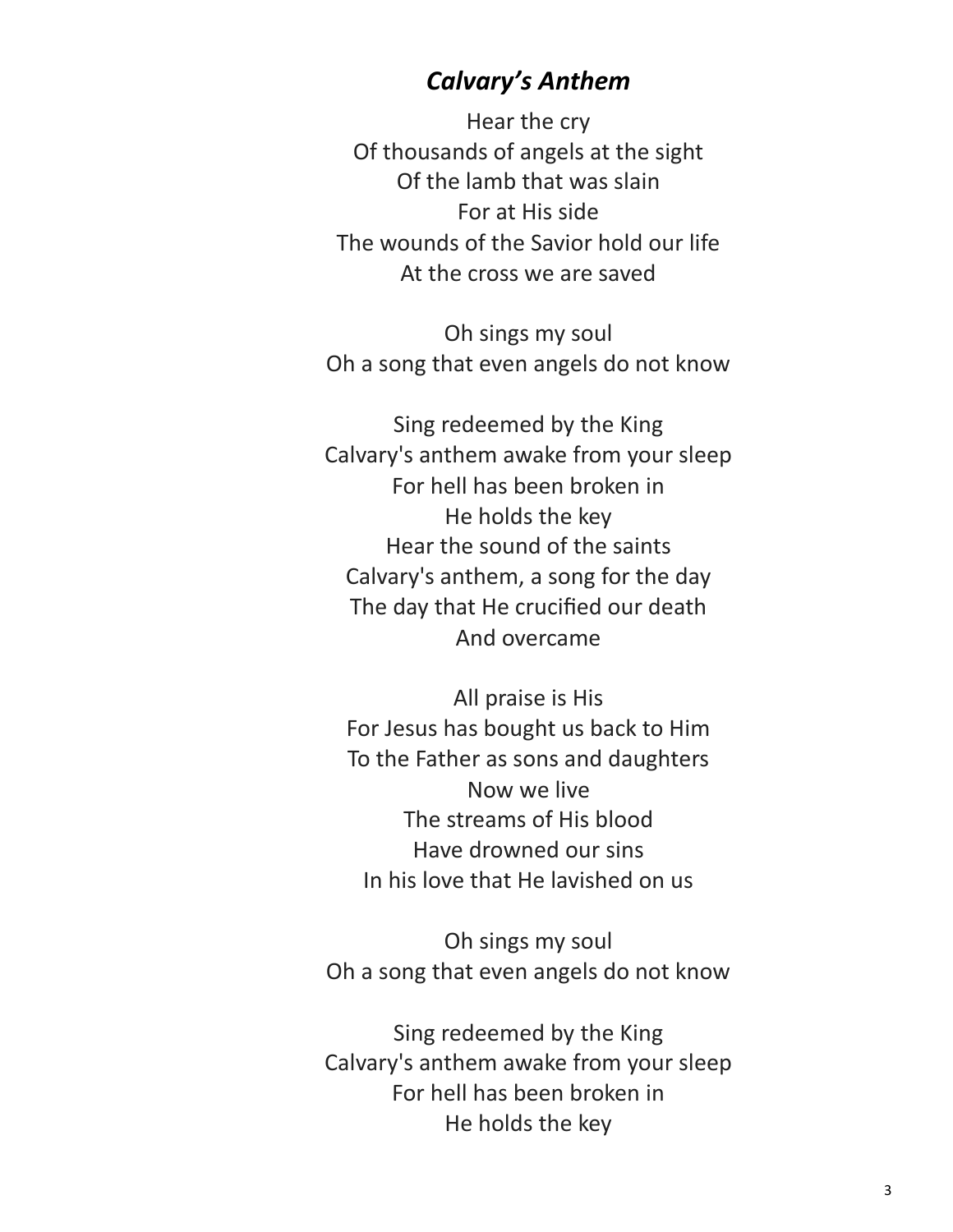Hear the sound of the saints Calvary's anthem, a song for the day The day that He crucified our death And overcame

Shout for joy For He has come to give life Raise your voice For He has come to give life (repeat)

Sing redeemed by the King Calvary's anthem awake from your sleep For hell has been broken in He holds the key Hear the sound of the saints Calvary's anthem a song for the day The day that He crucified our death And overcame

## **Scripture Reading…**

**I Corinthians 15:51-57** (NRSV) Read by: Justin Stephens

 $51$  Listen, I will tell you a mystery! We will not all die, but we will all be changed,  $52$  in a moment, in the twinkling of an eye, at the last trumpet. For the trumpet will sound, and the dead will be raised imperishable, and we will be changed.<sup>53</sup> For this perishable body must put on imperishability, and this mortal body must put on immortality.<sup>54</sup> When this perishable body puts on imperishability, and this mortal body puts on immortality, then the saying that is written will be fulfilled:

"Death has been swallowed up in victory."

<sup>55</sup> "Where, O death, is your victory?

Where, O death, is your sting?"

 $56$  The sting of death is sin, and the power of sin is the law.  $57$  But thanks be to God, who gives us the victory through our Lord Jesus Christ.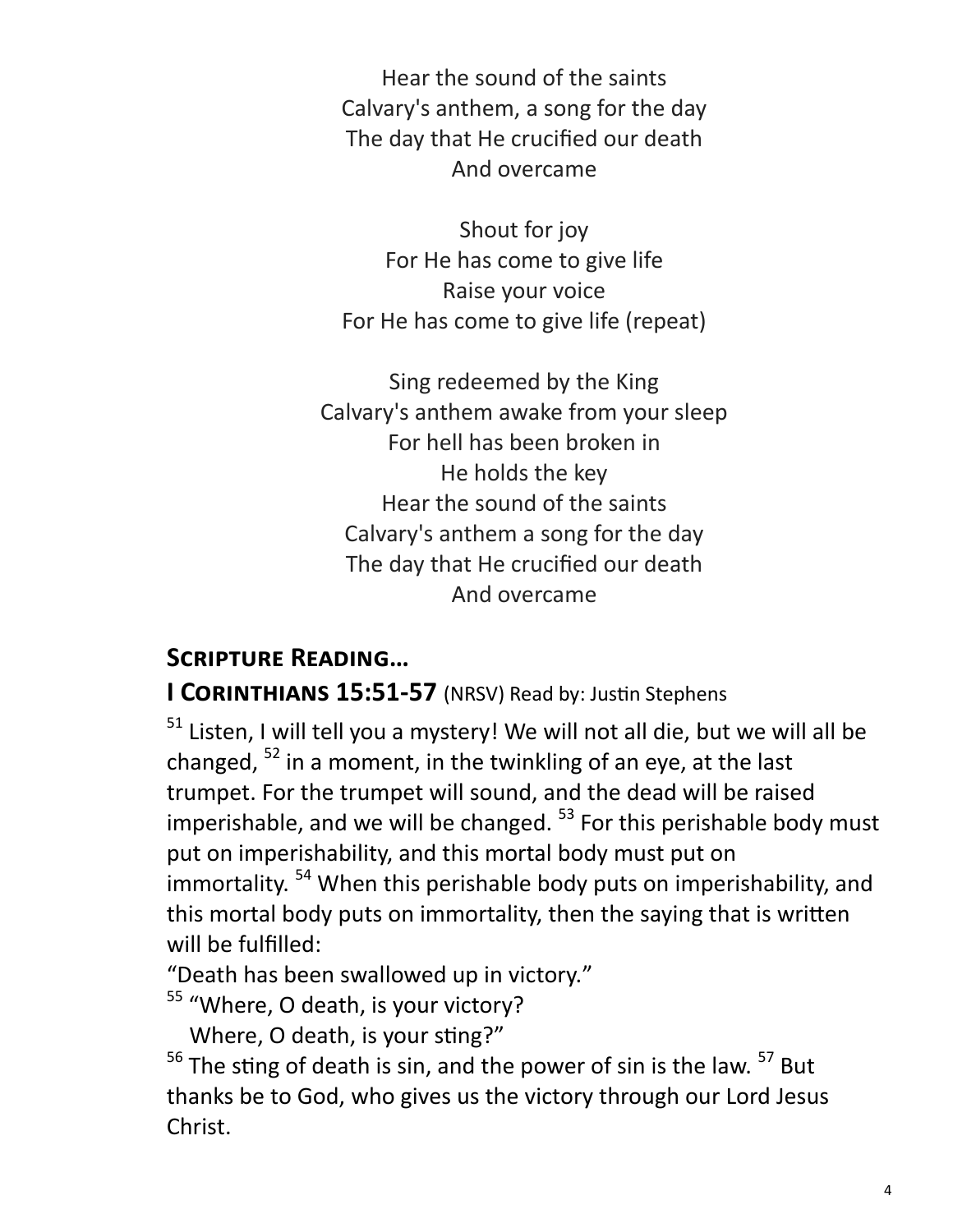## *How Great Thou Art*

O Lord my God, When I in awesome wonder, Consider all the worlds Thy Hands have made; I see the stars, I hear the rolling thunder, Thy power throughout the universe displayed.

Then sings my soul, My Saviour God, to Thee, How great Thou art, How great Thou art. Then sings my soul, My Saviour God, to Thee, How great Thou art, How great you are!

And when I think, that God, His Son not sparing; Sent Him to die, I scarce can take it in; That on the Cross, my burden gladly bearing, He bled and died to take away my sin.

Then sings my soul, My Saviour God, to Thee, How great Thou art, How great Thou art. Then sings my soul, My Saviour God, to Thee, How great Thou art, How great you are!

When Christ shall come, with shouts of acclamation, And take me home, what joy shall fill my heart. Then I shall bow, in humble adoration, And then proclaim: "My God, how great Thou art!"

Then sings my soul, My Saviour God, to Thee, How great Thou art, How great Thou art. Then sings my soul, My Saviour God, to Thee, How great Thou art, How great you are!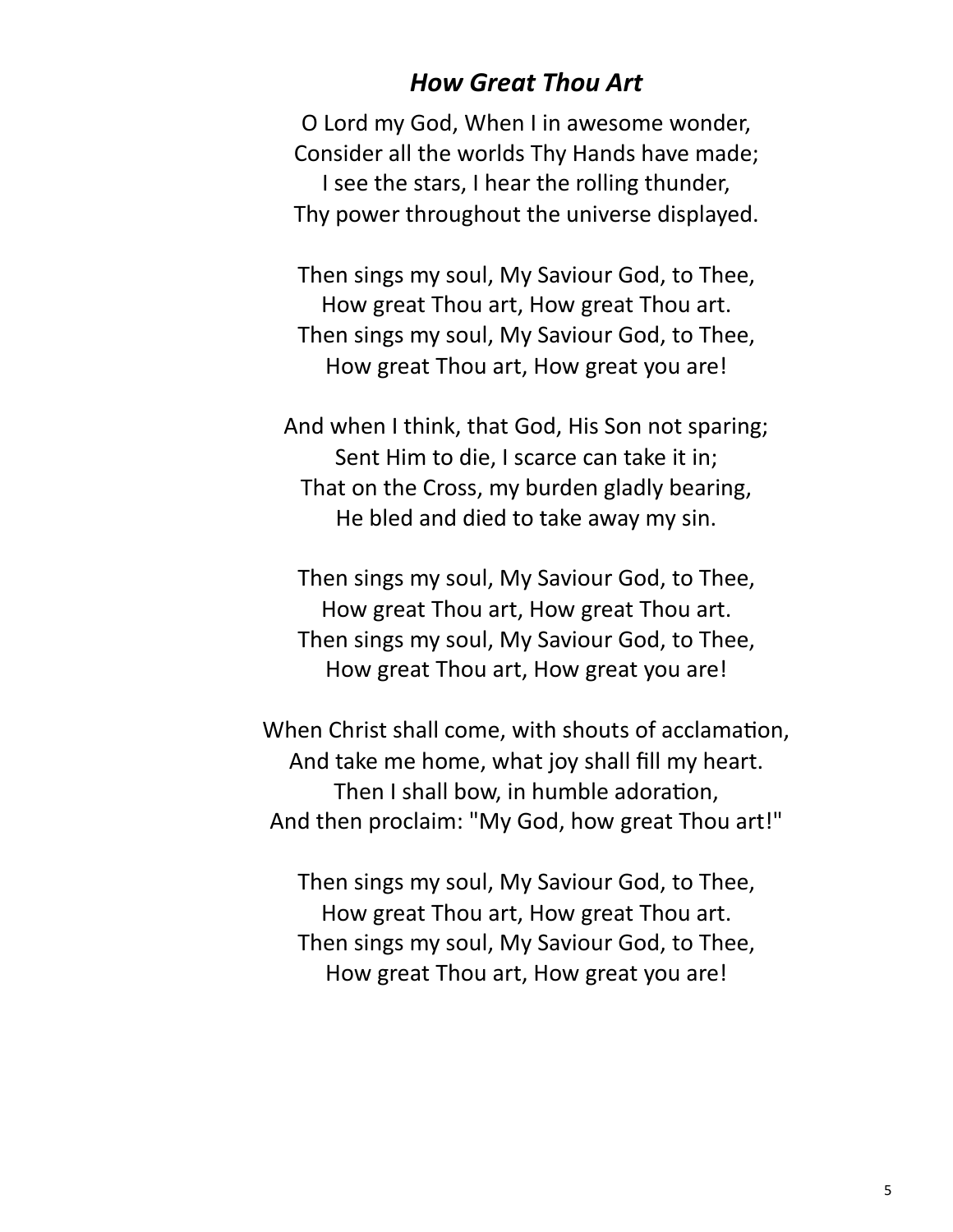### **Gospel Reading...Luke 24:1-12** (NRSV)

Read by: Pr. Lauren Dow Wegner

 $24$  But on the first day of the week, at early dawn, they came to the tomb, taking the spices that they had prepared. <sup>2</sup> They found the stone rolled away from the tomb, <sup>3</sup> but when they went in, they did not find the body. <sup>4</sup> While they were perplexed about this, suddenly two men in dazzling clothes stood beside them. <sup>5</sup> The women were terrified and bowed their faces to the ground, but the men said to them, "Why do you look for the living among the dead? He is not here, but has risen. <sup>6</sup> Remember how he told you, while he was still in Galilee,  $^7$  that the Son of Man must be handed over to sinners, and be crucified, and on the third day rise again." <sup>8</sup> Then they remembered his words, <sup>9</sup> and returning from the tomb, they told all this to the eleven and to all the rest.  $^{10}$  Now it was Mary Magdalene, Joanna, Mary the mother of James, and the other women with them who told this to the apostles.  $^{11}$  But these words seemed to them an idle tale, and they did not believe them.  $^{12}$  But Peter got up and ran to the tomb; stooping and looking in, he saw the linen cloths by themselves; then he went home, amazed at what had happened.

Pastor: Christ is Risen! **All: Christ is Risen Indeed, Alleluia!**

**Message** Pr. Lauren Dow Wegner

## **Communion Invitation**

*As we celebrate this sacrament, all are invited to receive the Risen presence of Jesus. God is really present—in bread and wine—forgiving sins and promising new life.* 

> *Bread/wafer— "The body of Christ given for you"; Wine— "The blood of Christ shed for you."*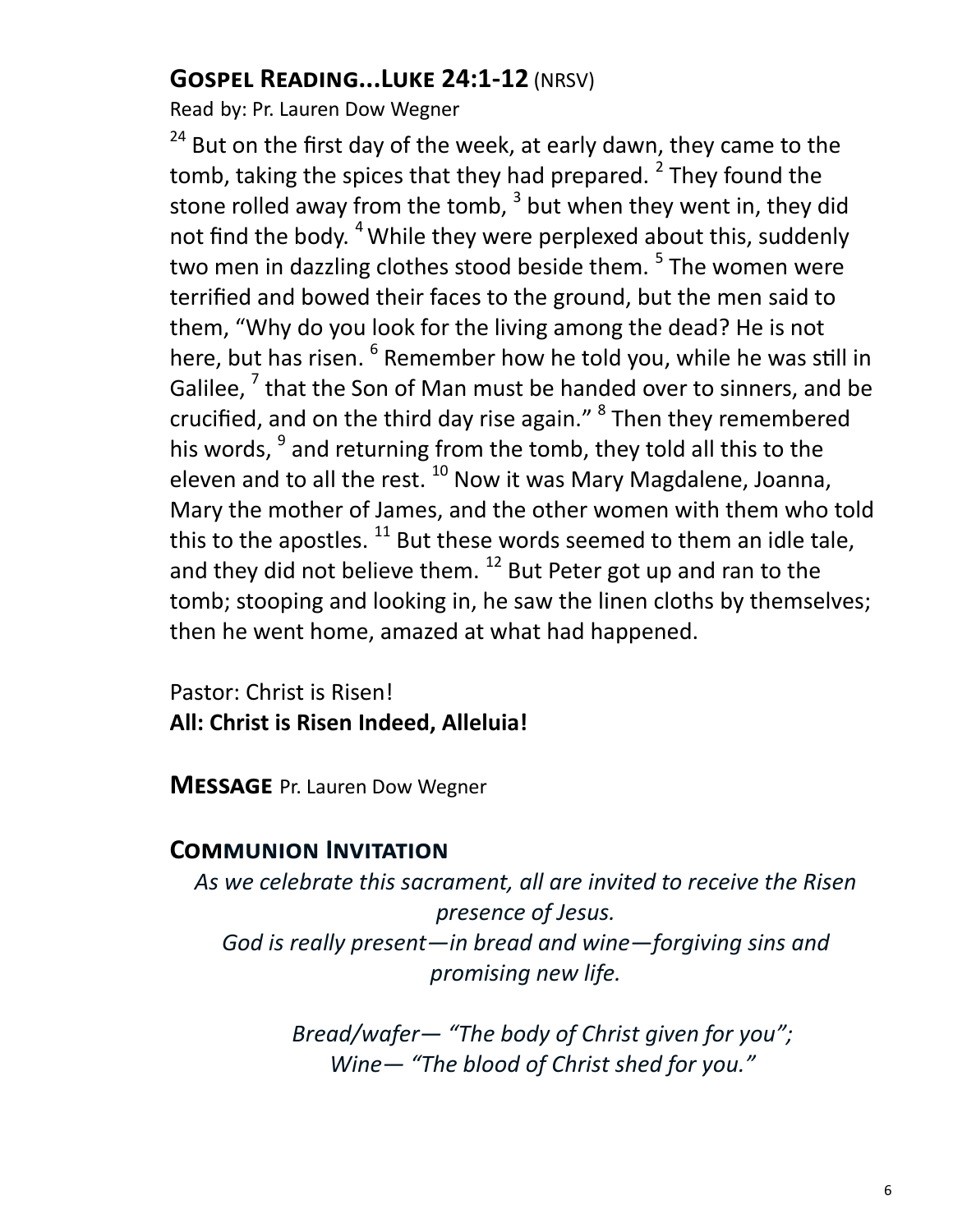#### *All Hail King Jesus*

There was a moment when the lights went out When death had claimed its victory The King of Love had given up His life The darkest day in history

There on a cross they made for sinners For every curse His blood atoned One final breath and it was finished But not the end we could have known

> For the earth began to shake And the veil was torn What sacrifice was made As the heavens roared

All hail King Jesus All hail the Lord of Heaven and earth All hail King Jesus All hail the Savior of the world

There was a moment when the sky lit up A flash of light breaking through When all was lost He crossed eternity The King of life was on the move

> For in a dark cold tomb Where our Lord was laid One miraculous breath And we're forever changed

All hail, King Jesus All hail the Lord of heaven and earth All hail, King Jesus All hail the Savior of the world (repeat)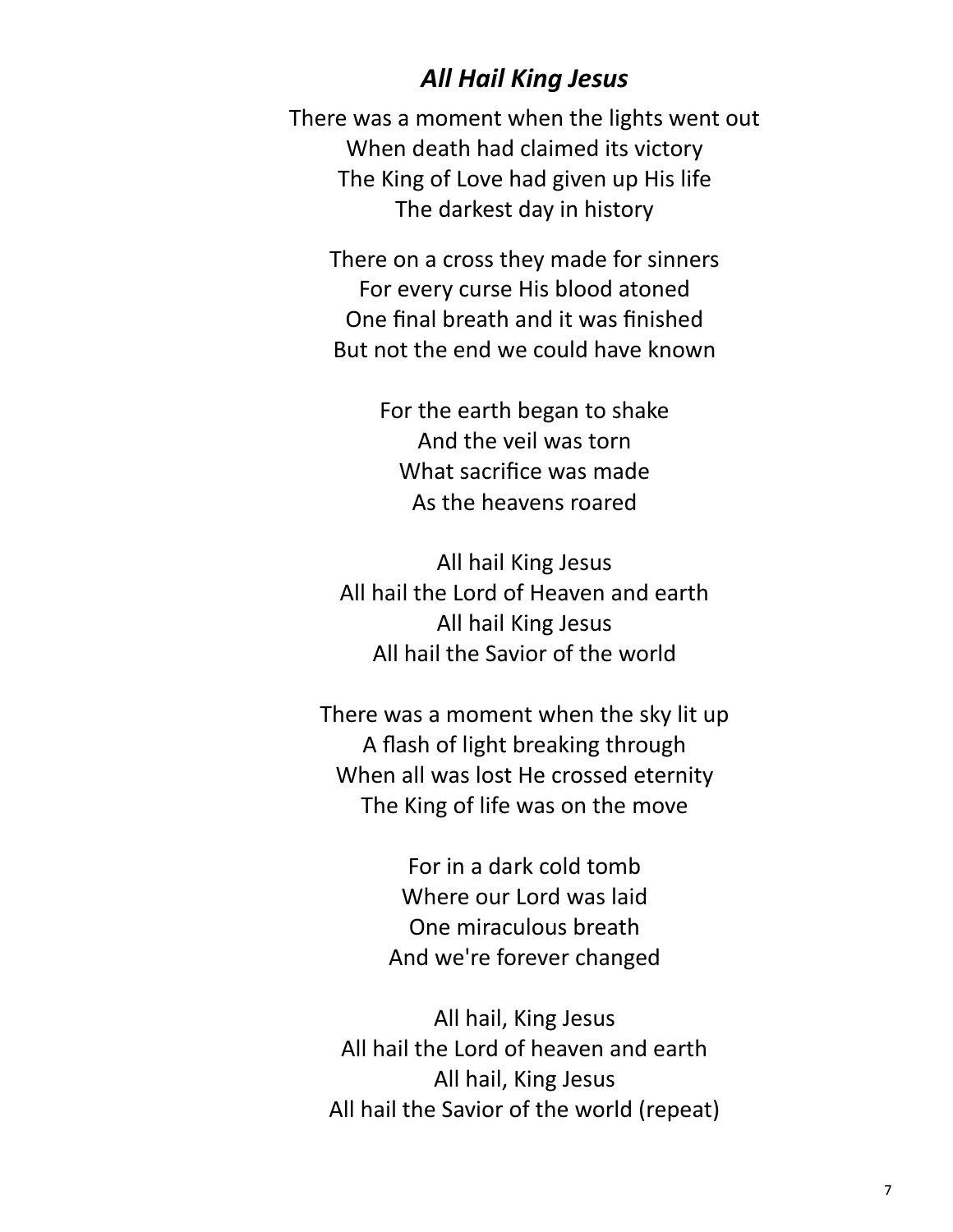8

Let every knee, come bow before the King of Kings Let every tongue, confess that He is Lord Lift up your shout, let us join with all of Heaven Singing holy, singing holy Cry out holy, singing holy

> All hail, King Jesus All hail the Lord of heaven and earth All hail, King Jesus All hail the Savior of the world (repeat)

**Closing Prayer** Led by: Sandy Smith

# **Thank Offering**

- To make a gift online to the mission and ministry of Shepherd of the Hills, use this link: [shephills.org/give.](https://shephills.org/give/)
- · Scan the QR Code with your camera phone to give now.
- · By mail, send to 3525 Bee Caves Rd, Austin, TX 78746

Our special Easter Sunday offering has been designated to support ELCA World Hunger and Lutheran Immigration and Refugee Service (LIRS).

## **Benediction**

## **Prayers**

**Please pray** for Don Gaskin, Marie Fortune, and Sandy Nielsen

**Please pray** for family and friends of Shepherd members:

Kenna Joy Kramer, Grandniece of Weldon and Mary Allison JoAnne Matava, mother of Vicki Matava Emma Rosas, granddaughter of Sheila Hilts



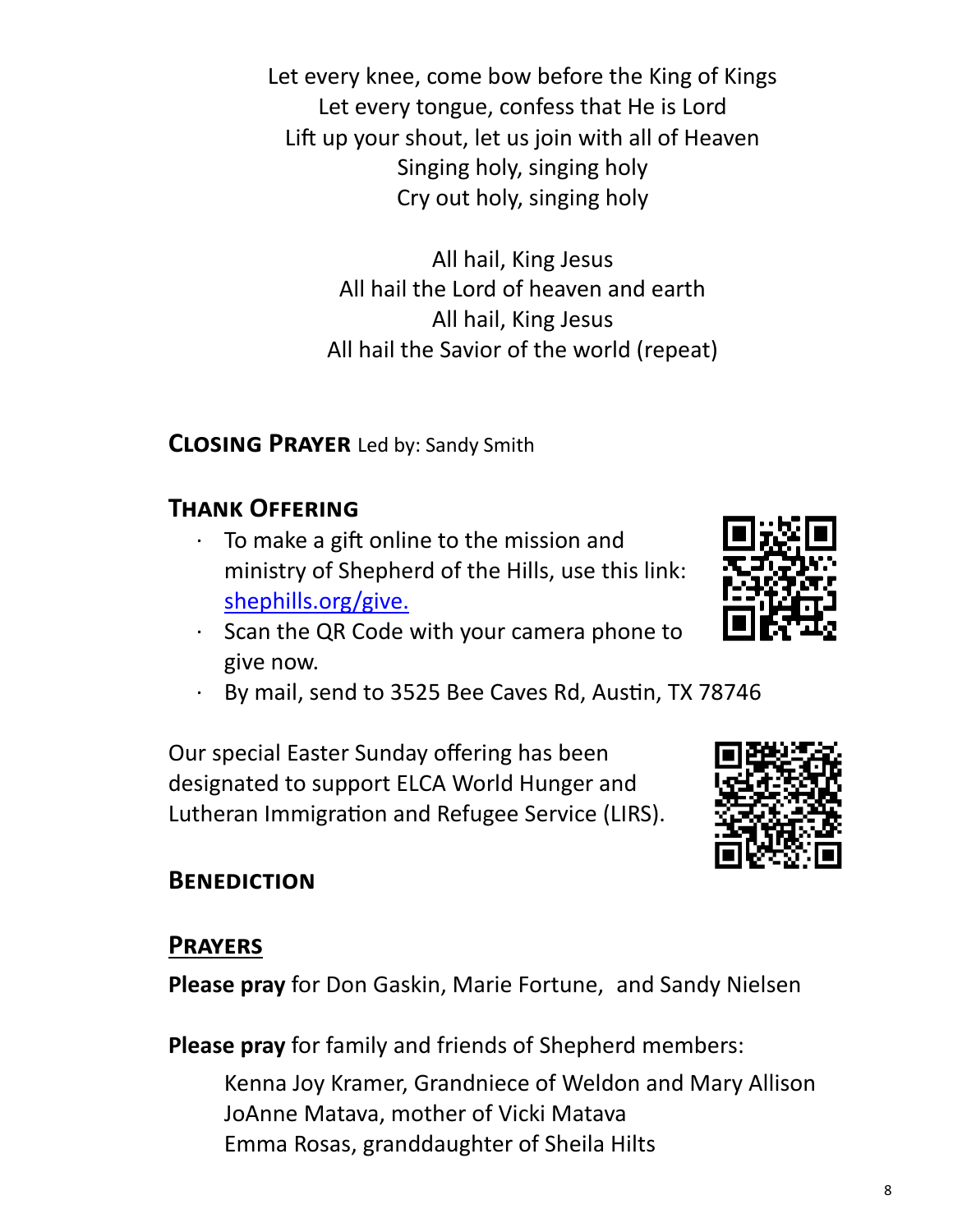**Please pray** in celebration for the baptism of Jordan and Jade Butler. Children of Carolyn & Gene Butler, grandchildren of Sue and Ray Vaughan.

**Please pray** in celebration for the baptism of Addison Ava Jones. She is the daughter of Ryan and Katie Jones.

**We pray** for the people of Ukraine and all who find themselves in the midst of war, gripped by fear and uncertainty. Send your peace.

**Let us pray** for our mission partners, ELCA World Hunger and Lutheran Immigration and Refugee Service. May the work they do as an extension of our church make a positive impact on the lives of children and families.

**We pray** for our global ministry partners: Rev. Karen Castillo in Guatemala; Iglesia Luterana Augustina Virgen del Rosario, Aurora 8 de Octubre, Guatemala. We pray for Malcolm and Joy Henderson and the ministry of CHARIS in Haiti.

**Please pray** for our local ministries: Mariposa Family Learning Center, Bread For All and Upbring Ministries.

**Please pray** for our faith community, that we may be a church without walls and live out loud...faithfully!

> *\*Prayers for family and friends are listed for 2 weeks, unless we are notified otherwise.*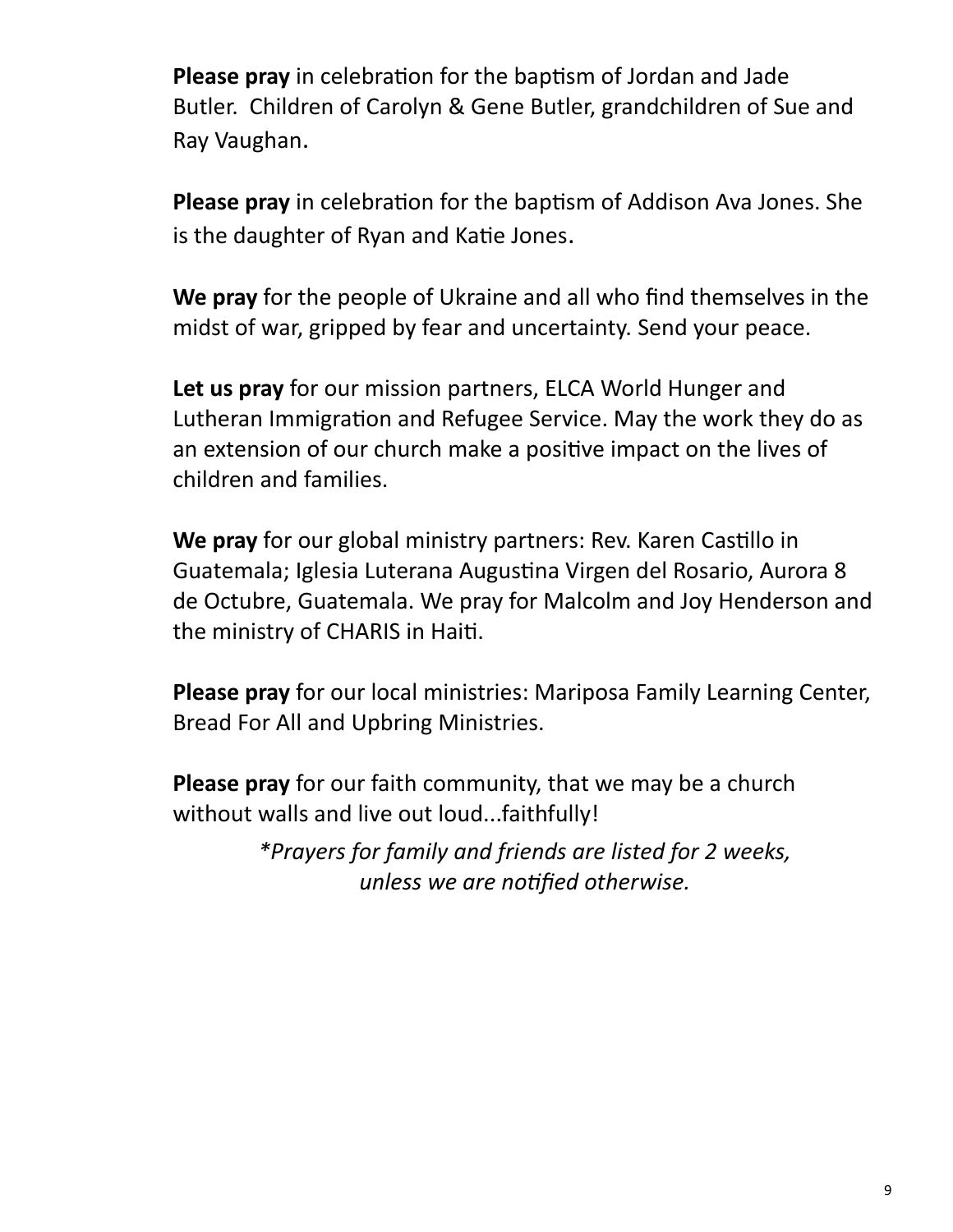#### **Worship team**

Pastors Pr. Tom Grevlos, Pr. Lauren Dow Wegner **Contemporary Worship Leader** Justin Stephens **Bass** Eddie Delarosa **Cello** Andres Dodero **Drums** Katie Marie **Keyboard/Vocals** Josh Norem **Hospitality Hosts** Sandy and Larry Smith **Admin Ministry Coordinator** Amanda Forsberg **Campus Operations** Dave Wegner **Creative Media** Dabney Gomes **Director of Youth Ministry** Joel Timmons **Executive Director** Bill Dawson **Financial Officer** Kevin Marlow

# *Have a Blessed Week!*

Shepherd of the Hills Lutheran 3525 Bee Caves Rd, Austin TX +1 512-327-3370 [www.shephills.org](http://www.shephills.org)